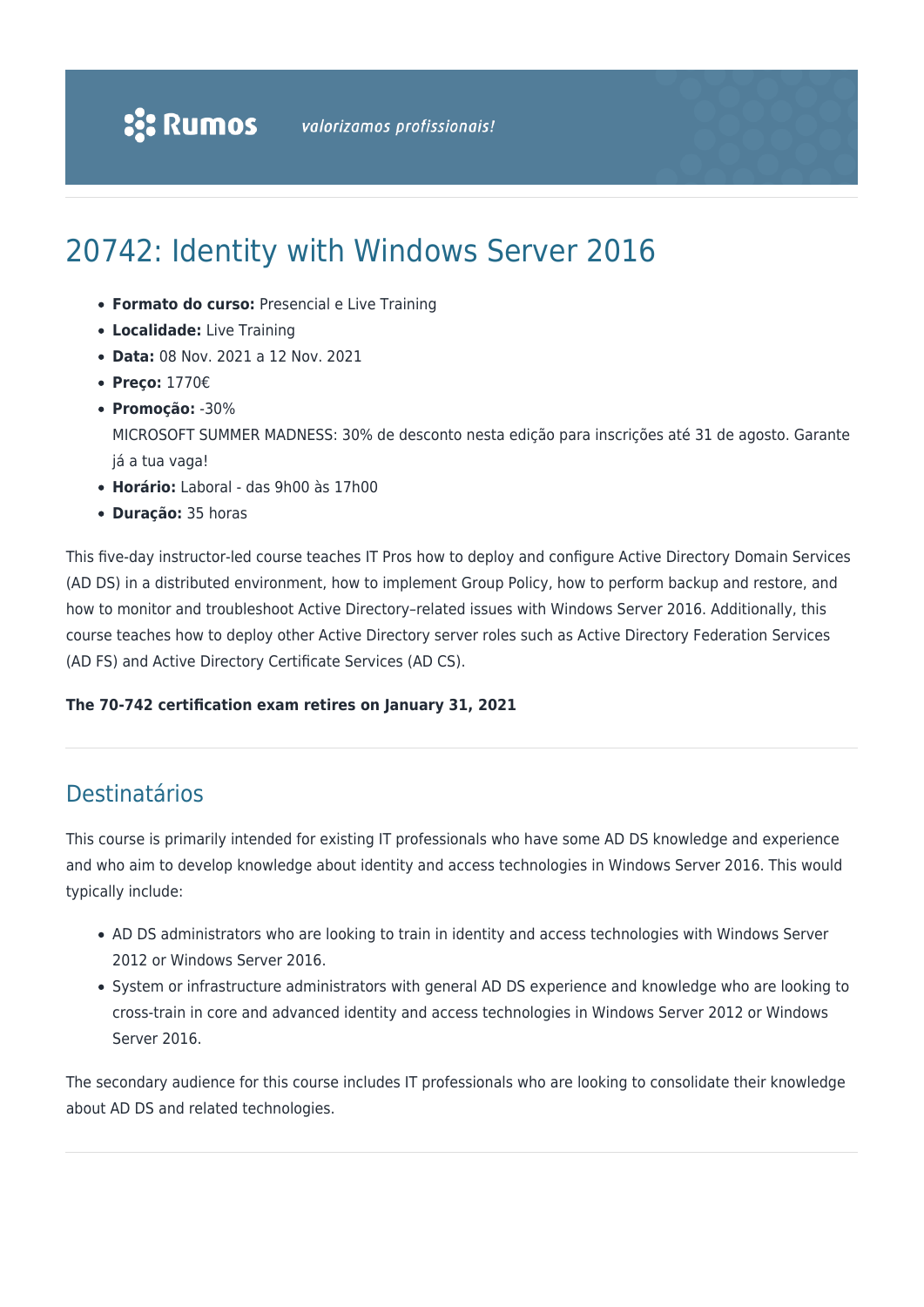## Pré-requisitos

- Some exposure to and experience with AD DS concepts and technologies in Windows Server 2012 or Windows Server 2016.
- Experience working with and configuring Windows Server 2012 or Windows Server 2016
- Experience and an understanding of core networking technologies such as IP addressing, name resolution, and Dynamic Host Configuration Protocol (DHCP).
- Experience working with and an understanding of Microsoft Hyper-V and basic server virtualization concepts.
- An awareness of basic security best practices.
- Hands-on working experience with Windows client operating systems such as Windows 7, Windows 8, Windows 8.1, or Windows 10.
- Basic experience with the Windows PowerShell command-line interface.

### **Objectivos**

- Install and configure domain controllers.
- Manage objects in AD DS by using graphical tools and Windows PowerShell.
- Implement AD DS in complex environments.
- Implement AD DS sites, and configure and manage replication.
- Implement and manage Group Policy Objects (GPOs).
- Manage user settings by using GPOs.
- Secure AD DS and user accounts.
- Implement and manage a certificate authority (CA) hierarchy with AD CS.
- Deploy and manage certificates.
- Implement and administer AD FS.
- Implement and administer Active Directory Rights Management Services (AD RMS).
- Implement synchronization between AD DS and Azure AD.
- Monitor, troubleshoot, and establish business continuity for AD DS services.

### Programa

**Module 1: Installing and configuring DCs** This module describes features of AD DS and how to install domain controllers (DCs). It also covers the considerations for deploying DCs. Lessons

- Overview of AD DS
- Overview of AD DS DCs
- Deploying DCs

Lab : Deploying and administering AD DS

- Deploying AD DS
- Deploying a DC by performing DC cloning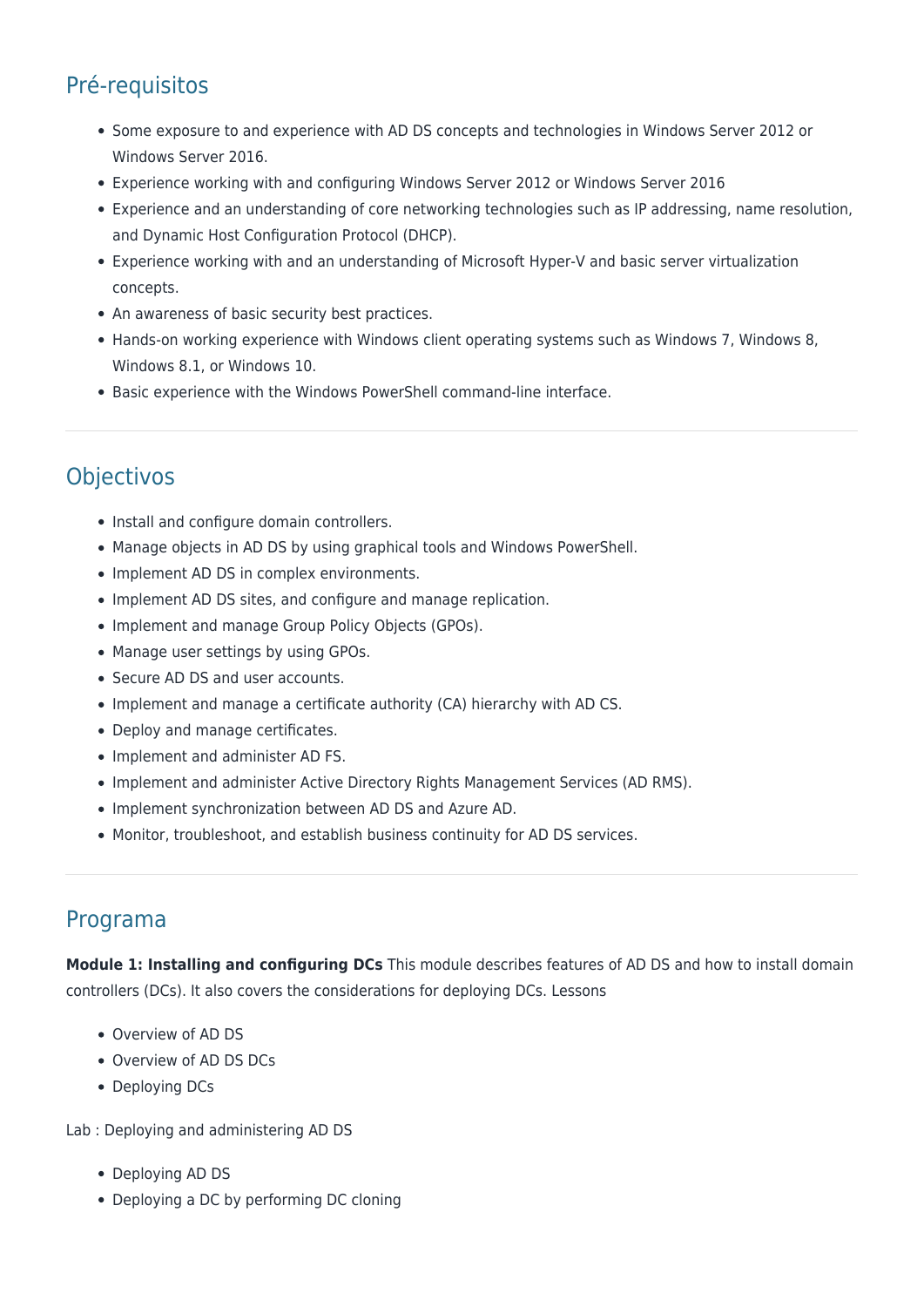• Administering AD DS by using Active Directory Administrative Center

**Module 2: Managing objects in AD DS** This module describes how to use various techniques to manage objects in AD DS. This includes creating and configuring user, group, and computer objects. Lessons

- Managing user accounts
- Managing groups in AD DS
- Managing computer accounts
- Using Windows PowerShell for AD DS administration
- Implementing and managing organizational units

Lab : Deploying and administering AD DS

- Creating and configuring user accounts in AD DS
- Creating and configuring groups in AD DS
- Managing computer objects in AD DS

Lab : Administering AD DS

- Delegating administration for a branch office
- Creating user accounts and groups by using Windows PowerShell

**Module 3: Advanced AD DS infrastructure management** This module describes how to plan and implement an AD DS deployment that includes multiple domains and forests. The module provides an overview of the components in an advanced AD DS deployment, the process of implementing a distributed AD DS environment, and the procedure for configuring AD DS trusts. Lessons

- Overview of advanced AD DS deployments
- Deploying a distributed AD DS environment
- Configuring AD DS trusts

Lab : Domain and trust management in AD DS

- Implementing child domains in AD DS
- Implementing forest trusts

**Module 4: Implementing and administering AD DS sites and replication** This module describes how to plan and implement an AD DS deployment that includes multiple locations. The module explains how replication works in a Windows Server 2016 AD DS environment. Lessons

- Overview of AD DS replication
- Configuring AD DS sites
- Configuring and monitoring AD DS replication

Lab : Managing and implementing AD DS sites and replication

- Modifying the default site
- Creating additional sites and subnets
- Configuring AD DS replication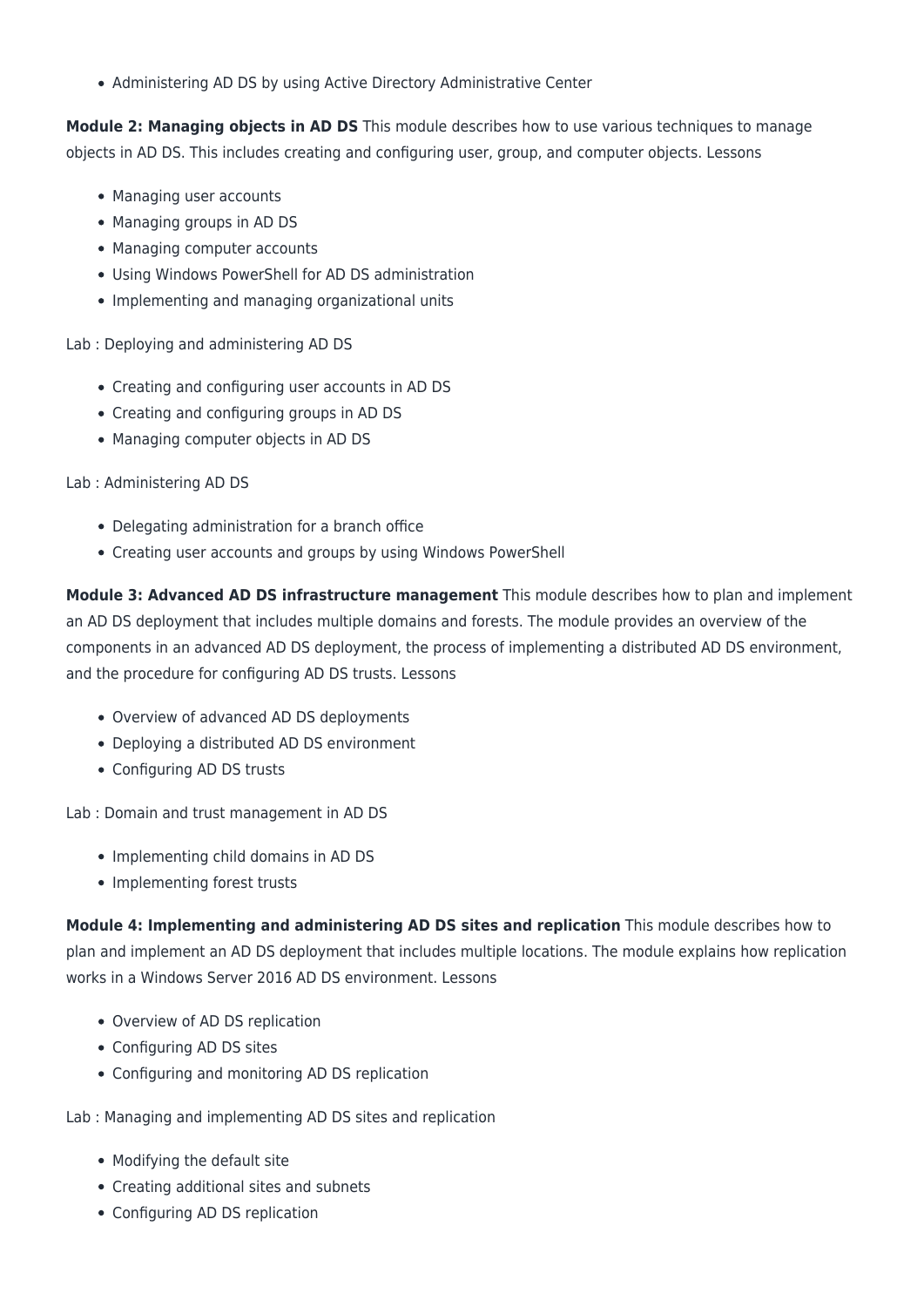Monitoring and troubleshooting AD DS replication

**Module 5: Implementing Group Policy** This module describes how to implement a GPO infrastructure. The module provides an overview of the components and technologies that compose the Group Policy framework. Lessons

- Introducing Group Policy
- Implementing and administering GPOs
- Group Policy scope and Group Policy processing
- Troubleshooting the application of GPOs

Lab : Implementing a Group Policy infrastructure

- Creating and configuring GPOs
- Managing GPO scope

Lab : Troubleshooting a Group Policy infrastructure Verify GPO application Troubleshooting GPOs **Module 6: Managing user settings with GPOs** This module describes how to configure Group Policy settings and Group Policy preferences. This includes implementing administrative templates, configuring folder redirection and scripts, and configuring Group Policy preferences. Lessons

- Implementing administrative templates
- Configuring Folder Redirection and scripts
- Configuring Group Policy preferences

### Lab : Managing user settings with GPOs

- Using administrative templates to manage user settings
- Implement settings by using Group Policy preferences
- Configuring Folder Redirection
- Planning Group Policy (optional)

**Module 7: Securing AD DS** This module describes how to configure domain controller security, account security, password security, and Group Managed Service Accounts (gMSA). Lessons

- Securing domain controllers
- Implementing account security
- Audit authentication
- Configuring managed service accounts (MSAs)

### Lab : Securing AD DS

- Implementing security policies for accounts and passwords
- Implementing administrative security policies
- Deploying and configuring a read-only domain controller (RODC)
- Creating and associating a gMSA

**Module 8: Deploying and managing AD CS** This module describes how to implement an AD CS deployment. This includes deploying, administering, and troubleshooting CAs. Lessons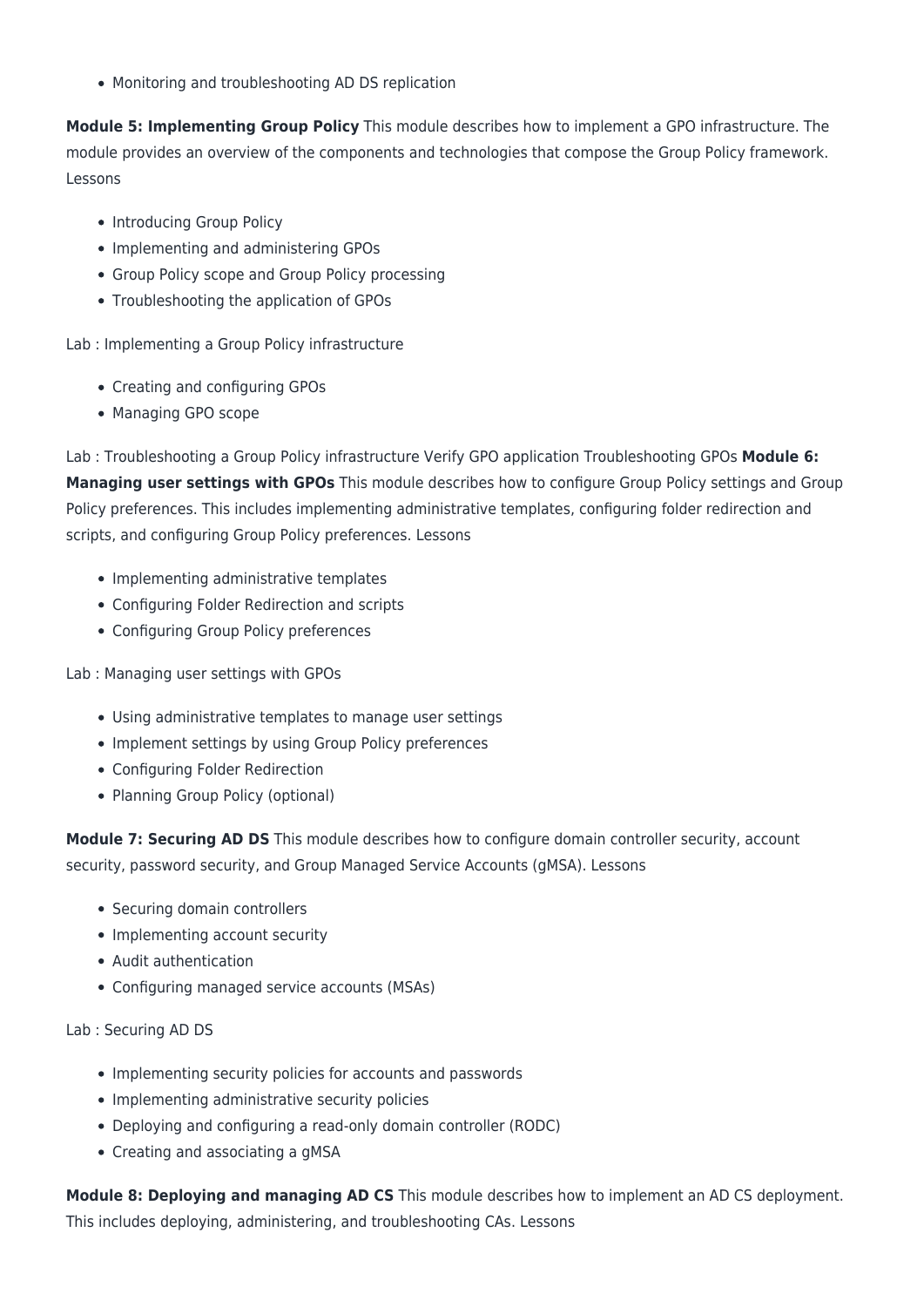- Deploying CAs
- Administering CAs
- Troubleshooting and maintaining CAs

Lab : Deploying and configuring a two-tier CA hierarchy

- Deploying an offline root CA
- Deploying an enterprise subordinate CA

**Module 9: Deploying and managing certificates** This module describes how to deploy and manage certificates in an AD DS environment. This involves deploying and managing certificate templates, managing certificate revocation and recovery, using certificates in a business environment, and implementing smart cards. Lessons

- Deploying and managing certificate templates
- Managing certificate deployment, revocation, and recovery
- Using certificates in a business environment
- Implementing and managing smart cards

### Lab : Deploying certificates

- Configuring certificate templates
- Enrolling and using certificates
- Configuring and implementing key recovery

**Module 10: Implementing and administering AD FS** This module describes AD FS and how to configure AD FS in a single-organization scenario and in a partner-organization scenario. Lessons

- Overview of AD FS
- AD FS requirements and planning
- Deploying and configuring AD FS
- Overview of Web Application Proxy

Lab : Implementing AD FS

- Configuring AD FS prerequisites
- Installing and configuring AD FS
- Configuring AD FS for a single organization
- Configuring AD FS for federated business partners

**Module 11: Implementing and administering AD RMS** This module describes how to implement an AD RMS deployment. The module provides an overview of AD RMS, explains how to deploy and manage an AD RMS infrastructure, and explains how to configure AD RMS content protection. Lessons

- Overview of AD RMS
- Deploying and managing an AD RMS infrastructure
- Configuring AD RMS content protection